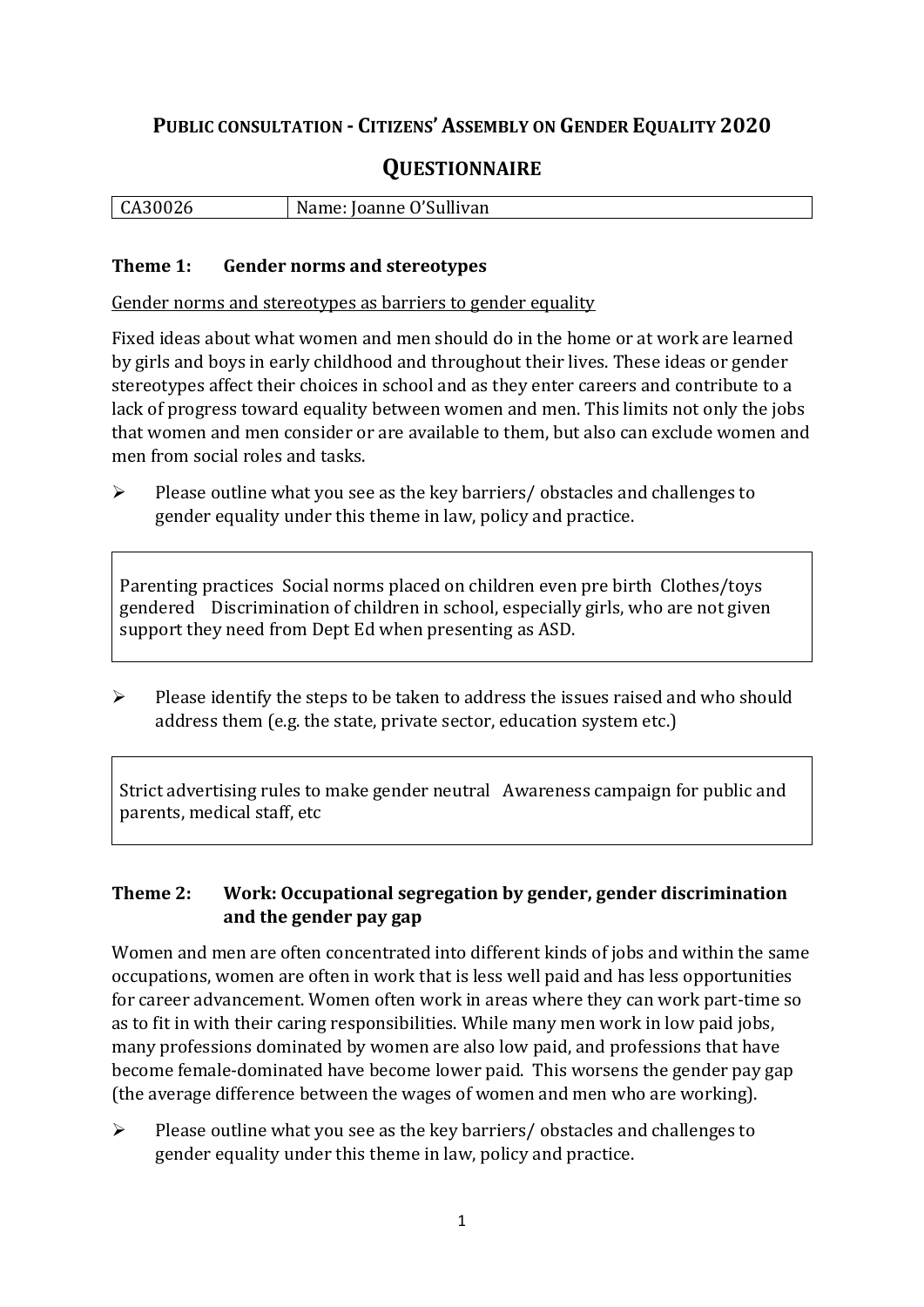Unequal pay in nursing and teaching, typically female dominated professions

 $\triangleright$  Please identify the steps to be taken to address the issues raised and who should address them (e.g. the state, private sector, education system etc.)

Pay equality State run childcare

## **Theme 3. Care, paid and unpaid, as a social and family responsibility**

Care -- the social responsibility of care and women and men's co responsibility for care, especially within the family

Women remain disproportionately responsible for unpaid care and often work in poorly paid care work. For working parents or [lone parents,](https://aran.library.nuigalway.ie/bitstream/handle/10379/6044/Millar_and_Crosse_Activation_Report.pdf?sequence=1&isAllowed=y) balancing paid work with parenting and or caring for older and dependent adults presents significant challenges. Women are [most disadvantaged by these challenges,](https://eige.europa.eu/gender-equality-index/game/IE/W) yet men also suffer from lack of opportunities to share parenting and caring roles. Despite recent legislation and policy initiatives to support early years parental care, [inequalities in the distribution of unpaid](https://www.ihrec.ie/app/uploads/2019/07/Caring-and-Unpaid-Work-in-Ireland_Final.pdf)  [care](https://www.ihrec.ie/app/uploads/2019/07/Caring-and-Unpaid-Work-in-Ireland_Final.pdf) continue between women and men. The cost of childcare has been identified as a particular barrier to work for women alongside responsibilities of caring for older relatives and dependent adults.

➢ Please outline what you see as the key barriers/ obstacles and challenges to gender equality under this them in law, policy and practice.

Work life balance Stretching too far Empathy being abused or misused

 $\triangleright$  Please identify the steps to be taken to address the issues raised and who should address theme (e.g. the state, private sector, education system etc.)

Unsure

### **Theme 4: Women's access to, and representation in, public life and decision making**

Ensure women's participation and representation in decision-making and leadership in the workplace, political and public life

Women are systematically underrepresented in leadership in [economic](https://eige.europa.eu/gender-equality-index/2019/compare-countries/power/2/bar) and [political](https://eige.europa.eu/gender-equality-index/2019/compare-countries/power/1/bar)  [decision-](https://eige.europa.eu/gender-equality-index/2019/compare-countries/power/1/bar)making. Despite the introduction of a candidate gender quota (through the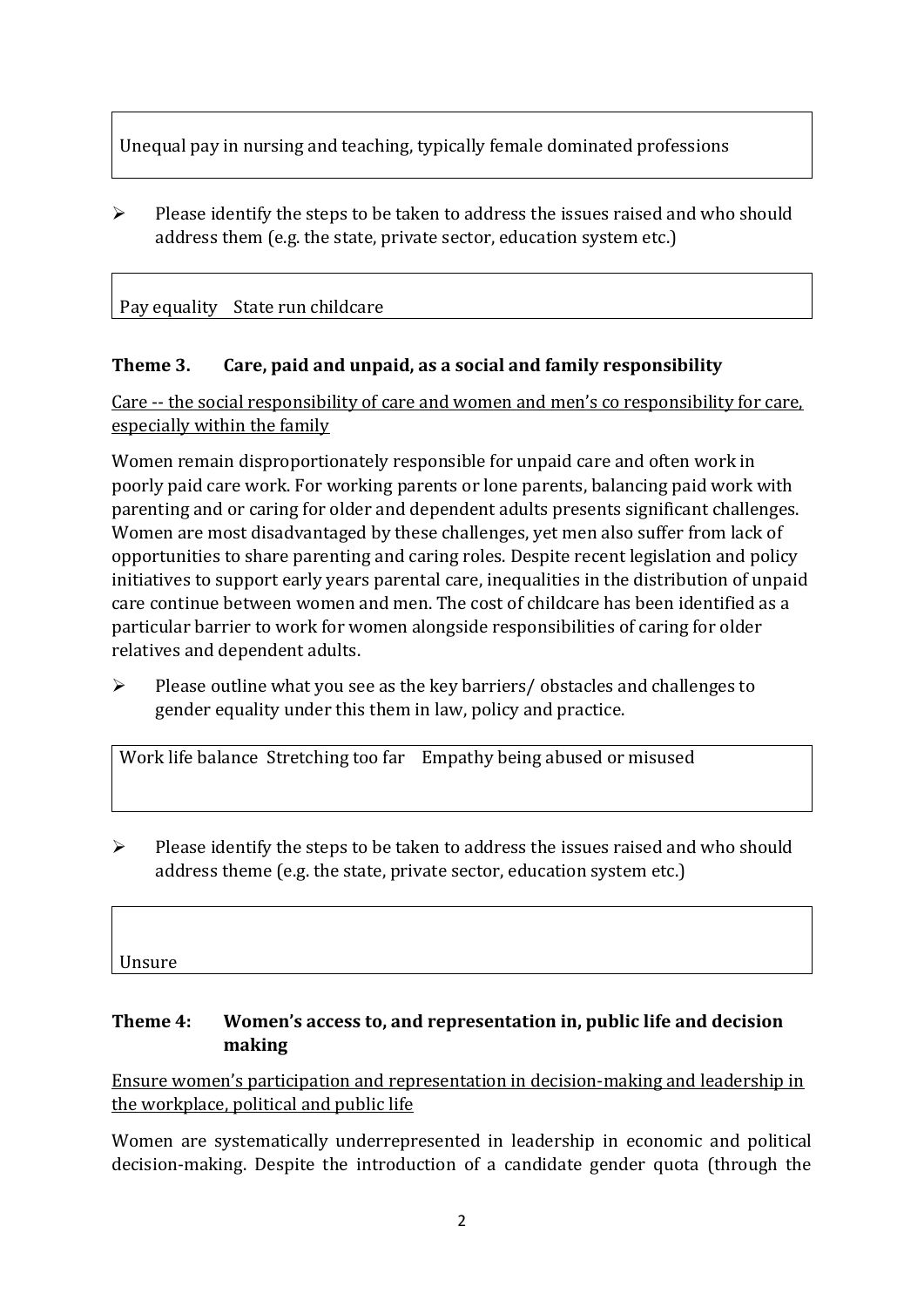system of party funding) for national political office, and [initiatives](https://betterbalance.ie/) to support women's access to corporate decision-making roles, men continue to dominate leadership positions. There are also issues to be considered around how media represents women and men.

➢ Please outline what you see as the key barriers/ obstacles and challenges to gender equality under this theme in law, policy and practice.

Media stereotyping of females Inward looking media Stale arts community, not allowing new, alternative voices on scene

➢ Please identify the steps to be taken to address the issues raised and who should address them (e.g. the state, private sector, education system etc.)

Overhaul of media

### **5. Where does gender inequality impact most?**

To conclude we would be interested in your response to the following question: In which area do you think gender inequality matters most?

Please rank the following in order of importance, 1 being the most important:

| Paid work                | 4 |  |
|--------------------------|---|--|
| Home & family life       | 2 |  |
| Education                | 1 |  |
| Politics and public life | 3 |  |
| Media                    | 5 |  |
| Caring for others        | 6 |  |
| Other - please elaborate | 7 |  |
|                          |   |  |

➢ Please outline the reasons for your answer below:

| л.<br>-------<br>t ınctınct<br>.<br>unci<br>``<br>$\sim$ 0.110 $\mu$ |  |  |
|----------------------------------------------------------------------|--|--|
|                                                                      |  |  |